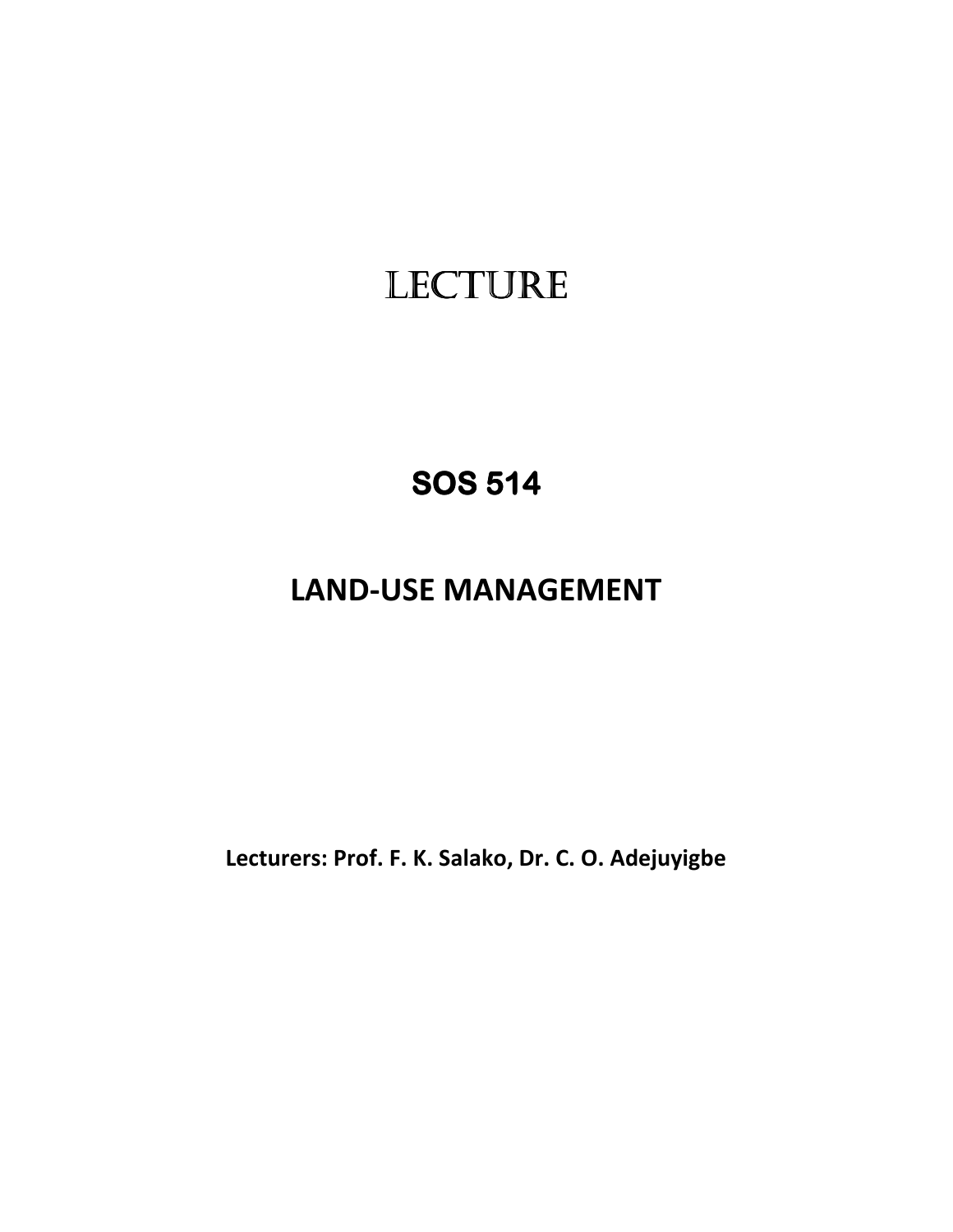# **Definitions**

#### **Land**

- The part of the earth that is not covered by water
- An area of the earth's surface, including all elements of the physical and biological environment that influence land use. It refers not only to soil, but also landforms, climate, hydrology, vegetation and fauna, together with land improvements such as terraces and drainage works.
- Land can also be defined in relation to ownership, demarcation, or use as any portion, large or small, of the surface of the earth, considered by itself, or as belonging to an individual or a people, as a country, estate, farm, or tract.; or in respect to its nature or quality; soil; as, wet land; good or bad land.

#### **Land use**

- The management of land to meet specified socio-economic objectives. Land use is described by the purposes for which the land is used, and the types and sequences of development, conservation and environmental management activities carried out upon the land.
- Tin order words, it refers to the purpose to which land is committed, including the production of goods (such as crops, timber and manufactures) and services (such as defence, recreation, biodiversity and natural resources protection). Some land uses, such as cropping, have a characteristic land cover pattern.

#### **Land management practice**

- This refers to the means by which the land management objective is achieved the 'how' of land use (For example cultivation practices such as minimum tillage or direct drilling).
- Some land management practices, such as waste disposal, tillage and rotation systems, may be discriminated by characteristic land cover patterns.

#### *Tenure*

• The form of an interest in land. Some forms of tenure (such as pastoral or mineral leases or nature conservation reserves) relate directly to land use and land management.

•

#### *Land capability and suitability*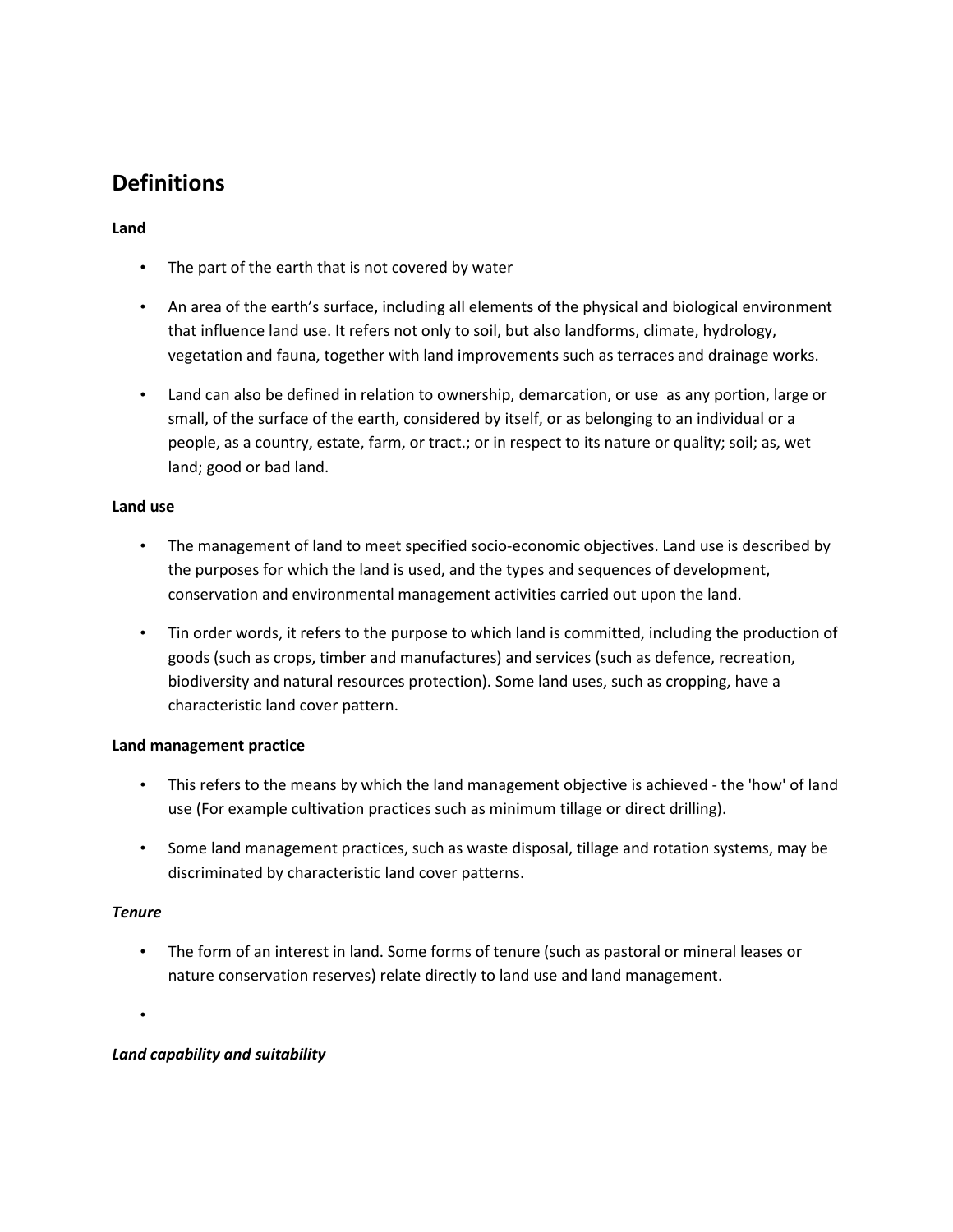• Land capability assesses the limitations to land use imposed by land characteristics and specifies management options. Land suitability (part of the process of land evaluation) is the fitness of a given type of land for a specified kind of land use.

#### **Land resources**

• Land resources are the resources of climate, water, soils, forests, pastures and wildlife, on which agriculture, forestry and other forms of rural land use depend.

**Land degradation** - the reduction or loss of the biological or economic productivity from rainfed cropland, irrigated cropland, or range, pasture, forest and woodlands.

Land degradation usually results from unsustainable land use. It destroys land resources

# **Components of land:**

*Soil*

- The interface between the atmosphere and the lithosphere, and in interface with the hydrosphere. The soil derive its components from these spheres and support the growth of many plants and animals
- Soil is a complex mixture of eroded rock, mineral nutrients, decaying organic material, water, air and millions of microscopic organisms involved in the process of rotting and breaking down of dead organic material and re-incorporating their nutrients into the soil

# **Global context of land use**

Humans make use of the land they inhabit to a degree unmatched by any other species. Land represents about 29 percent of the earth's surface. The uses to which this land is put (land-use morphology) vary considerably from place to place.

For example in the US, land is more or less equally divided among forest, pasture, crops, and built-up areas. On the other hand, 75 percent of the land in the Democratic Republic of the Congo (DRC) is forested, and only about 10 percent is devoted to crops and pasture.

• Useable land is an especially precious commodity in some countries due to constraints imposed by geography, population density, climate, and other factors. For example, in the Netherlands, land reclamation from the sea is part of efforts to increase the amount of land available for economic use.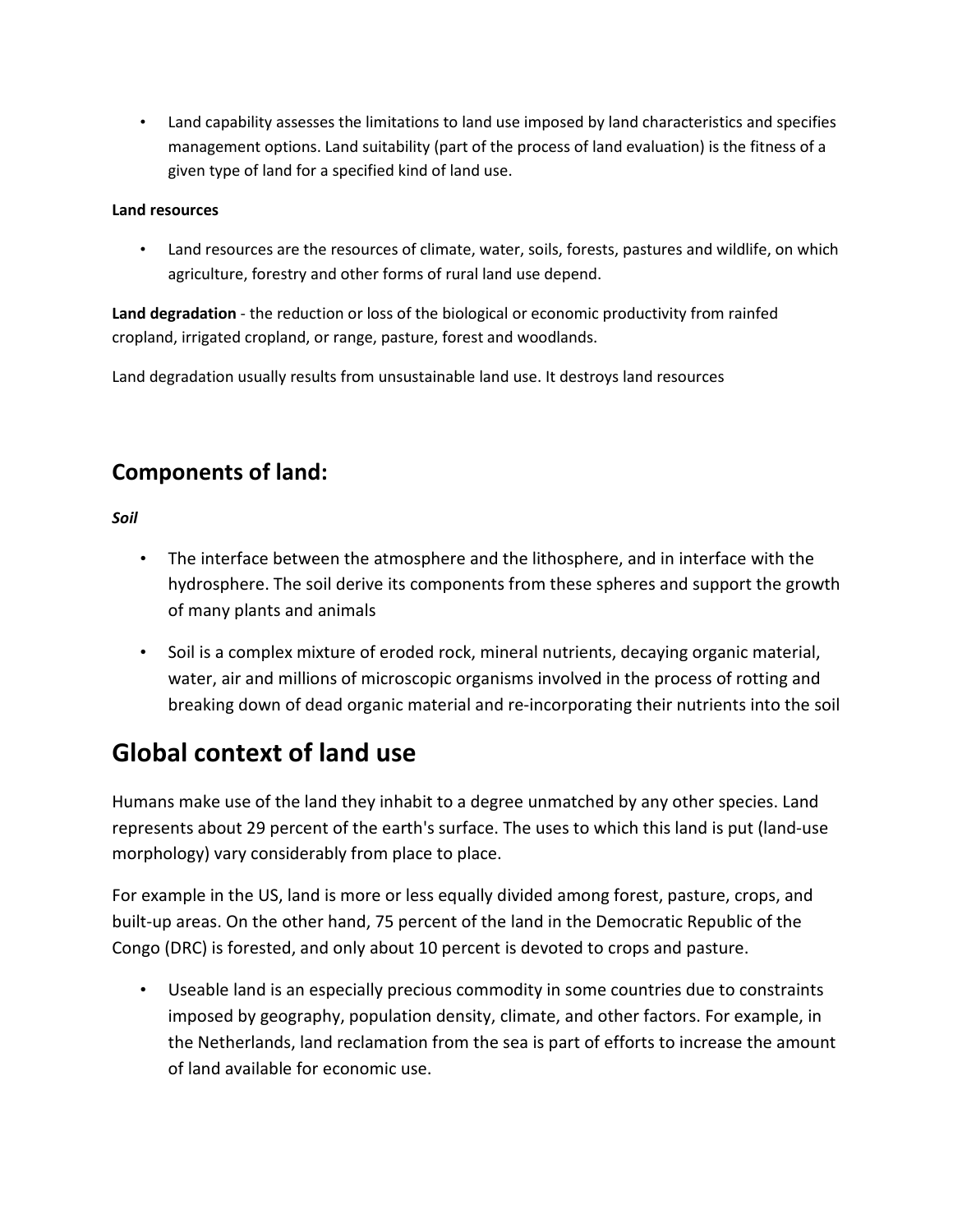- Also in Japan, where most of the population is crowded onto the narrow coastal plains that lie between the mountainous interior and the sea, engineers create additional land by filling bays and harbours.
- The land area available for human use are becoming more threatened to permanently reduce as a result of increasing natural disasters such as flood, earthquake, tsunamis combined with slowly rising sea levels.
- For example, devastating floods are constitute regular scenario in Bangladesh as a result of extensive deforestation in the mountains upstream, torrential monsoon rainfall, and occasional tidal waves in the Bay of Bengal.
- In most countries, increasing pressure to use land for economic development is leading to conflict.
- Farmland, wetlands or other land close to cities may be sought by developers to convert into suburbs, motorways, or shopping centres.
- Conservationists may resist efforts to replace natural forests with tree plantations, ranches, or farms.
- Developing countries are particularly often faced with a dilemma. Their need for money leads them to liquidate their forests and modify their savannas to obtain cash crops for export, yet they must conserve these same ecosystems to guarantee resources for the future.

### **Land Use Planning**:

- The limited supply of land and the increasing demand for land use for alternative uses calls seriously for land use planning
- Among the pressures on the use of land by man the need for housing, the importance of fertile land to grow food, land for industry, land for recreation such as parks, sportsfields and nature and game reserves, and various other land uses.
- In order to balance the different needs and priorities, land use planning must be undertaken at all levels
- The key to good land use planning is communication between the different land users to achieve a balance of land use and zoning that will satisfy as many people as possible.

# **Land use for food production**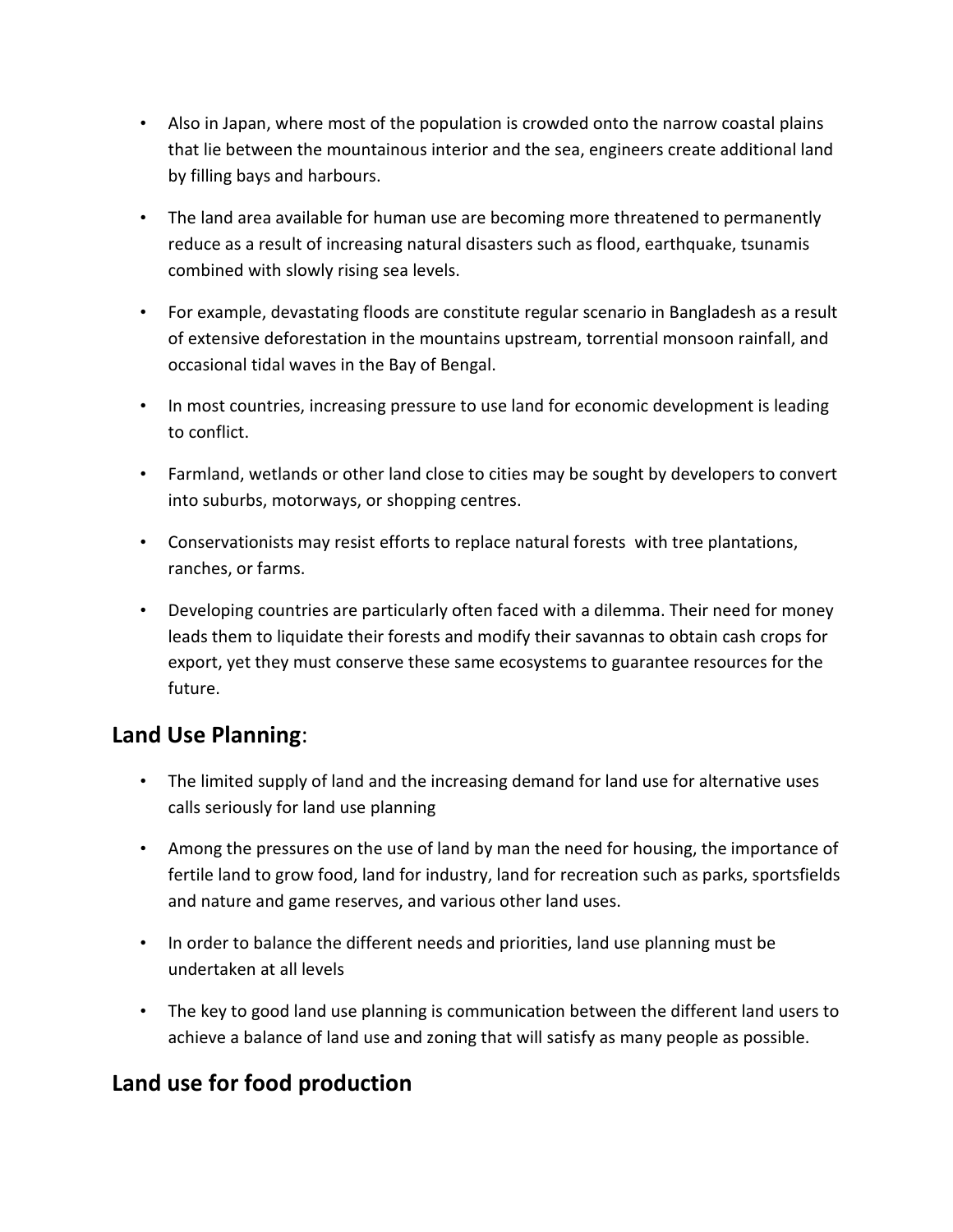- Food production involves the use fertilisers, pesticides, genetically developed species, crop rotation and machinery all of which tend to have effects on the land environment. Care must be taken to ensure that intensive farming methods do not affect the environment negatively.
- For example, if a farmer puts too much fertiliser onto his land, it may be washed into rivers and streams where it may cause pollution which may reduce the quality of water required for other purposes.
- It has been estimated that about 11 percent of the earth's total available land area is occupied by farmlands.
- Land use for agricultural purposes varies from place to place and is affected by the climate, culture, population pressure, and soil quality.
- The amount of land given over to farming however varies greatly from country to country.
- For example, it is as high as 77 percent in Barbados, and 60 percent in Denmark, whereas it is as low as 0.2 percent of the total land area in Oman.
- Land use for agricultural purposes is lowest in the arid countries of Southwest Asia.

### **What percentage of land in Nigeria is used for food production?**

- Nigeria is endowed with vast land resources
- Total land area of about 923,768 km2, about 9% yet unused, 35% devoted to arable and permanent pastures, and about 31% with potential for agricultural use.
- The pattern of land use for farming tends to vary with the distance from large centres of population, a pattern described by the German economist Johann Heinrich von Thünen in 1826. He noted that farms close to cities, where land is most valuable, tend to occupy comparatively small plots and raise intensive crops —those that perish quickly, command a high market price, and are costly to transport. With increasing distance from the centre, the farms become larger and the crops, such as wheat, corn, and other grains, as well as livestock, are more extensive. Although improvements in transportation and refrigeration have permitted departures from von Thünen's model of rural land use, it is still considered to underpin patterns of farming today

# **Soil and land use planning**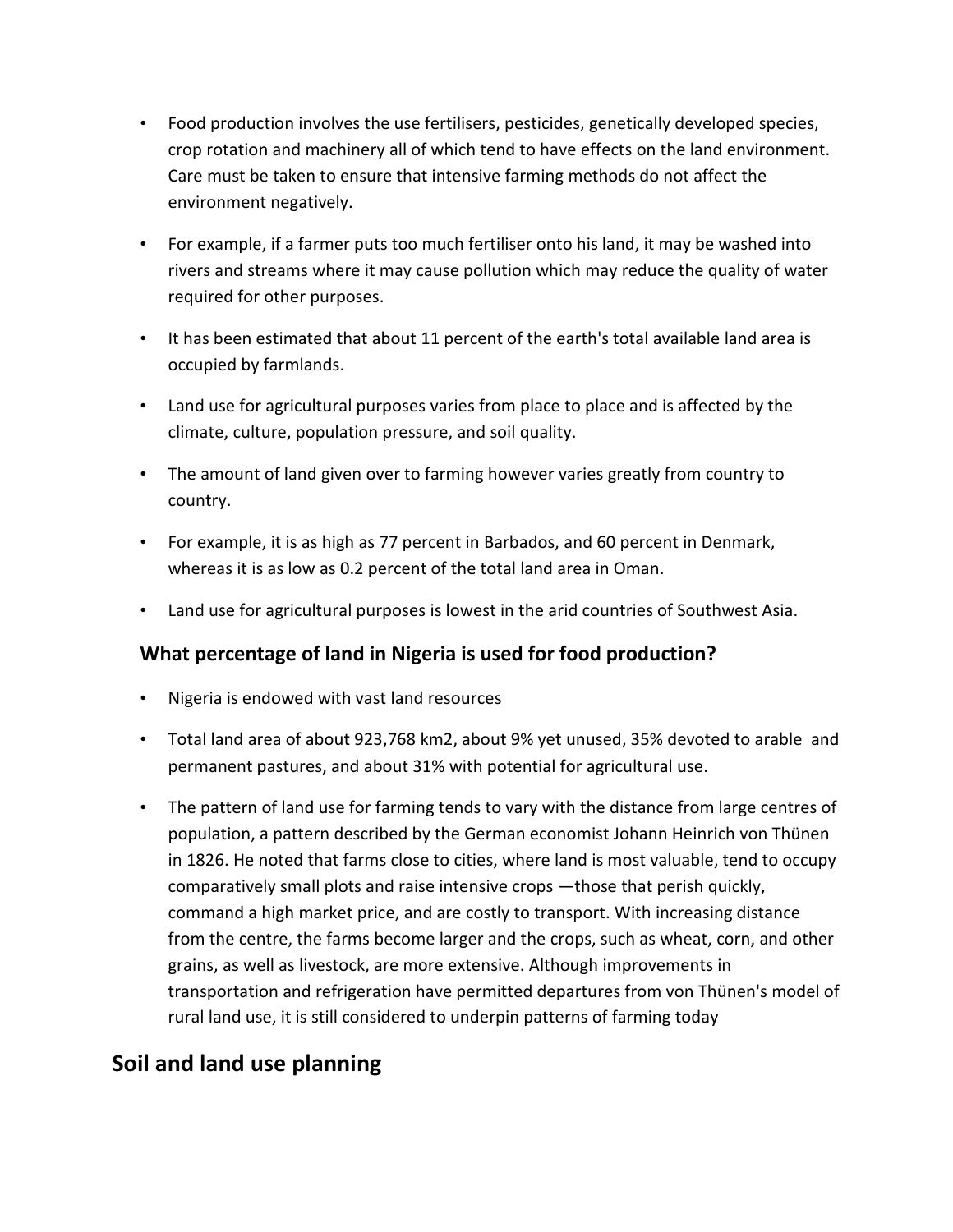- The soil is a major land resource especially for food production. A knowledge of the soil is important for effective land use planning.
- Soil Surveys provide extensive land use planning information such as limitations for certain uses
- Modern soil survey for land use planning involves the use of advanced techniques that make use of satellite, GIS etc.
- Soil survey helps in soil classification which may be on its capability, or suitability for a proposed use
- For example, land that is endowed with fertile soil is good for crop production and should not be used for industrial estate, commercial centre, or for recreation.

# **Spatial distribution and land use in Nigeria**

- Nigeria is endowed with vast land resources
- Total land area of about 923,768 km<sup>2</sup>, about 9% yet unused, 35% devoted to arable and permanent pastures, and about 31% with potential for agricultural use. Nigeria displays physiographic regions of varying relief, nature and spatial distribution. These attributes also correspond to the occurrence of the three rock types from which the parent materials of the soils were derived – igneous and metamorphic (the basement complex), and the sedimentary rocks. Nigeria is endowed with both uplands and lowland
- The Niger-Benue drainage system divides the uplands into three: the north-central plateau; the eastern and north-eastern highlands; and the western highlands.
- The lowlands mainly developed along the Niger-Benue trough, the Sokoto plains, the Chad basin, and the depositional area of Niger Delta along with the coastal regions.
- The use of land in Nigeria includes: settlement establishment; agricultural activities such as arable and permanent crops, fishing, forest establishment, cattle rearing; mining activities; games and commercial activities.
- Factors affecting land use in Nigeria include: climatic conditions; socio-economic development, land tenure system, among others.

### **Planning rural land use and management**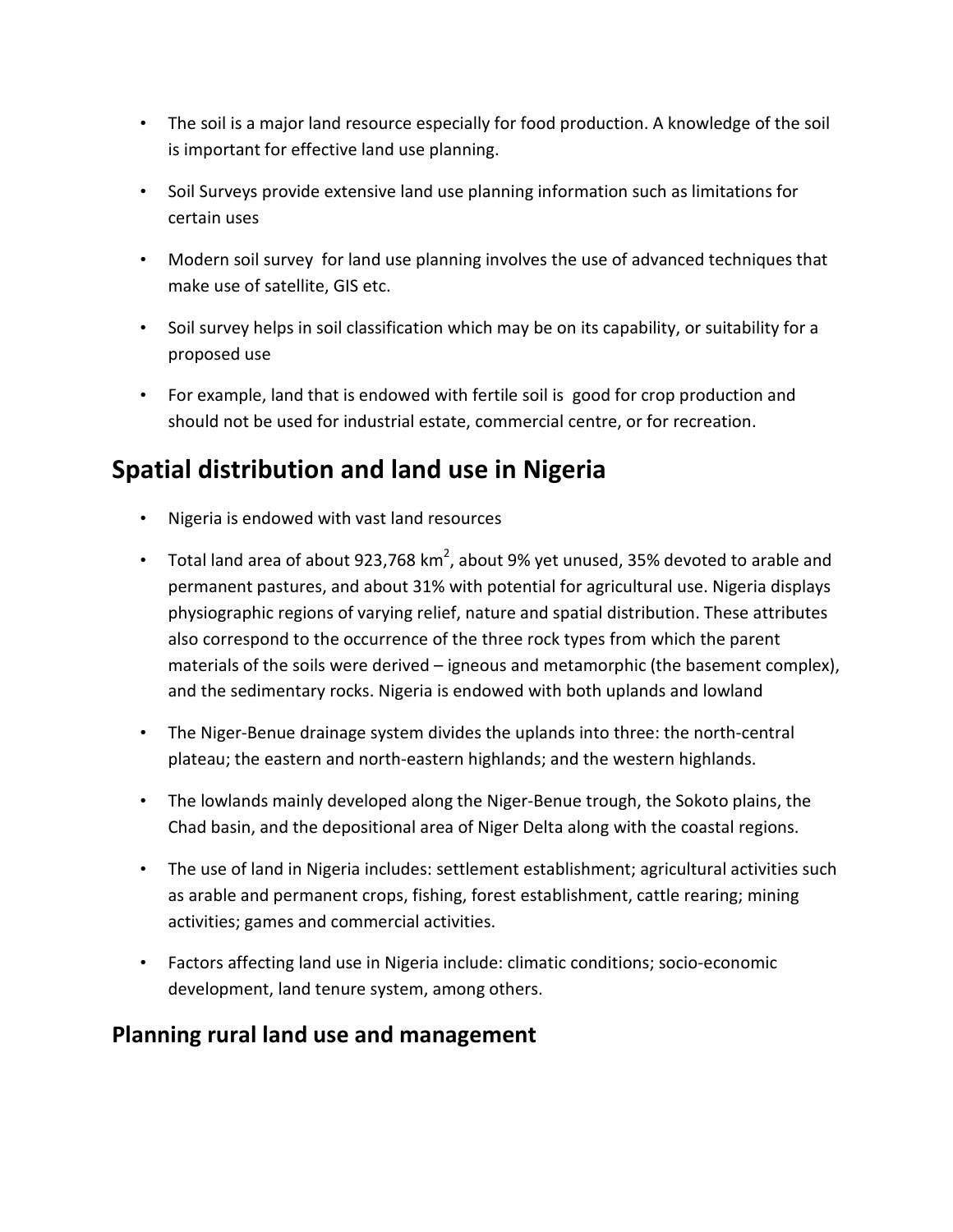Agricultural purposes constitute the major land-use in the rural areas. There are two parts of land-use planning with regards to rural areas. – physical and socio-economic. Physical planning has to do with spatial, environmental and infrastructural aspects.

Spatial planning involves identification of its location for reference purposes, and gives context to the plan. Spatial factors add dimensions and magnitude to the area and strengthens the contextual reference to it.

Environmental planning aspect takes into consideration ecologically related issues that are unique to the local community. These are issues that have to do with the norms of land-use in the local community.

Climatic conditions and other land-use practices in to agricultural practices determine the presence of such environmental problems as deforestation, and associated problems as erosion and land degradation.

Infrastructural aspect of planning focus on basic facilities that are essential for life support in a community – housing, transportation, utility such as water for agricultural cultivation and domestic use, electricity, sanitary waste disposal, and communication facilities

#### **URBAN WASTE MANAGEMENT**

Waste management is an essential aspect of urban land-use and management especially as waste contribute majorly to the problems associated with improper land-use approach.

#### **Definition of Waste**

• **Waste** refers to unwanted or unusable. Other terms used for waste materials include rubbish, trash, refuse, garbage, or junk. When waste has been disposed of improperly or carelessly disposed of in plain sight, it is called litter. Waste is said to be dumped if it has been deliberately left somewhere to avoid the management or disposal cost

#### **Classification of wastes**

Wastes can be categorized on the basis of their

- *physical nature* (solid waste, semi-solid, liquid, gaseous),
- *chemical nature* (**organic wastes** technically, waste containing carbon, including paper, plastics, wood, food wastes, and yard wastes. In practice -material that is more directly derived from plant or animal sources, and which can generally be decomposed)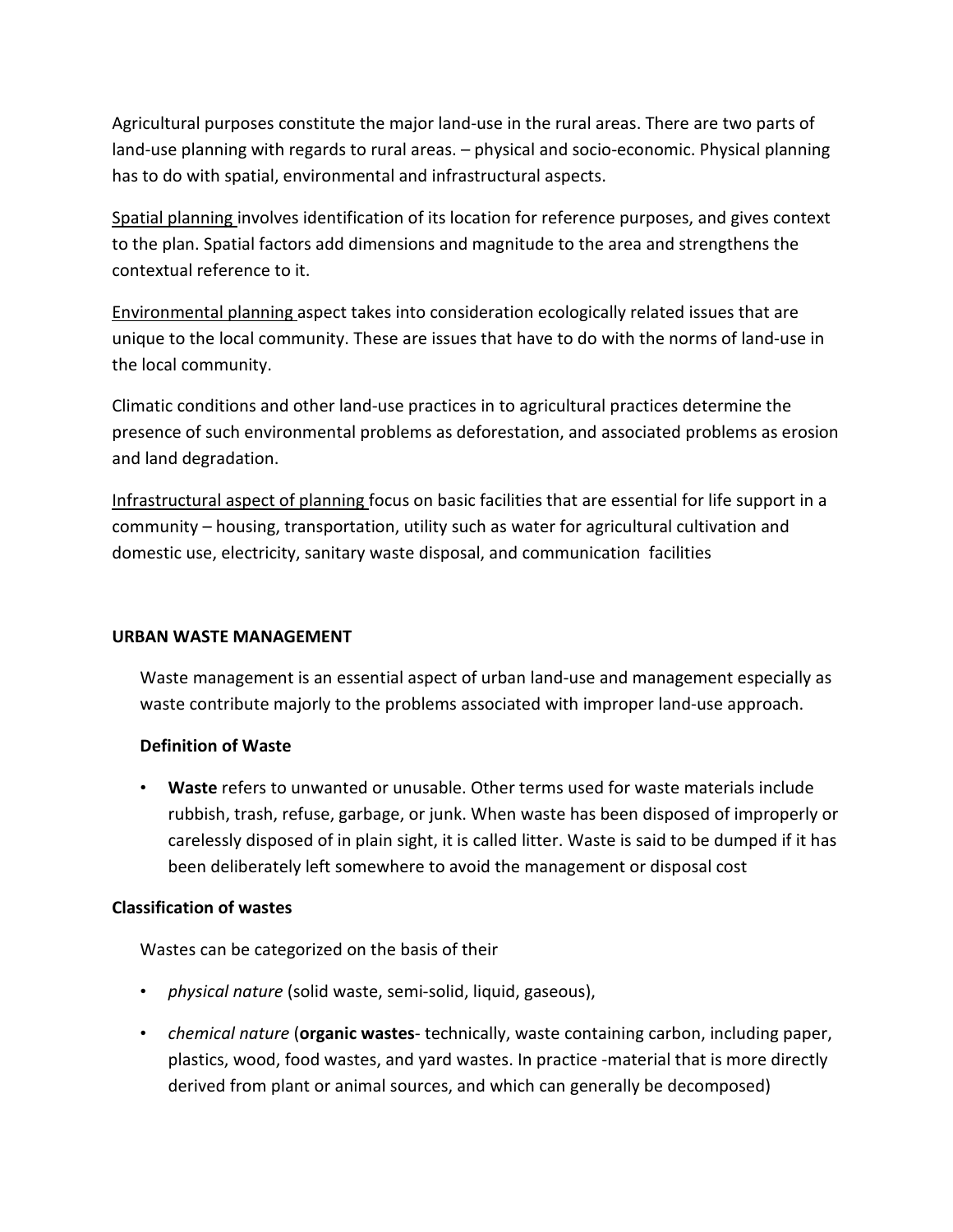**Inorganic waste** - composed of material other than plant or animal matter, such as sand, dust, glass, and many synthetics)

• **sources** (domestic, municipal, industrial, clinical, electronic, institutional waste, construction and demolition, commercial), properties (biodegradable, radioactive, hazardous)

#### **Key Facts on Waste Issues**

- Only between 25 and 55 per cent of all waste generated in large cities is collected by municipal authorities.
- more than five million people die each year from diseases related to inadequate waste disposal systems.
- solid waste disposal was among their biggest environmental concerns.
- More than half of the world's municipal waste is generated in developed countries.
- Industrialized countries generate more than 90 per cent of the world's annual total toxic and hazardous waste, mostly from the chemical and petrochemical industries.
- There are more than 80,000 tons of irradiated fuel and hundreds of thousands of tons of other radioactive waste accumulated so far from the commercial generation of electricity from nuclear power.
- Irradiated fuel can take hundreds of thousands of years to decay into a harmless substance.

#### **Waste disposal methods**

#### **OCEAN DUMPING**

- **Advantages:** convenient
- inexpensive
- source of nutrients, shelter and breeding
- **Disadvantages:**
- ocean overburdened
- distruction of food sources
- killing of plankton
- desalination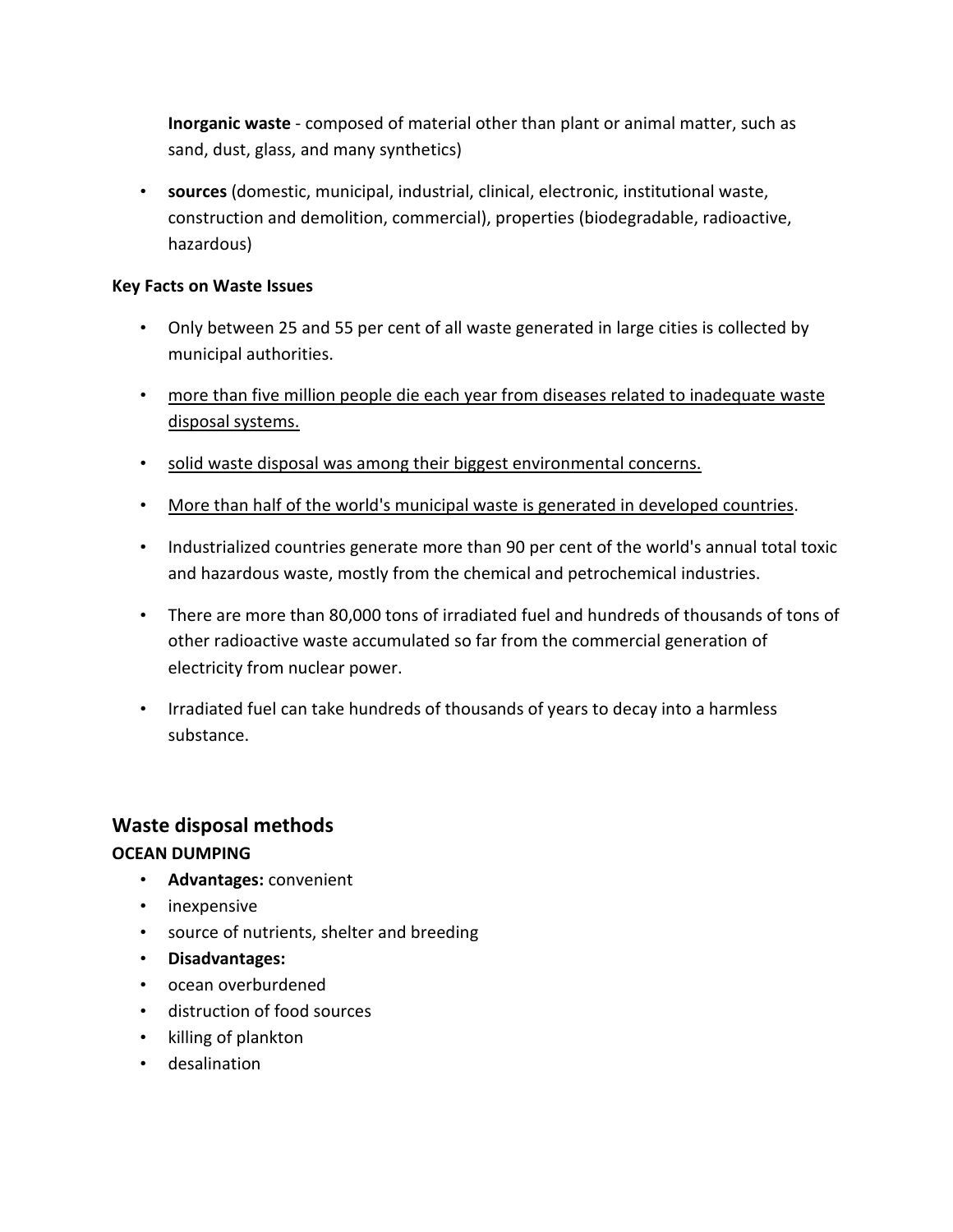#### **OCEAN DUMPING**

#### **Advantages:**

- convenient
- inexpensive
- source of nutrients, shelter and breeding

#### **Disadvantages:**

- ocean overburdened
- distruction of food sources
- killing of plankton
- desalination

#### **SANITARY LANDFILL**

#### **Advantages:**

- volume can increase with little addition of people/equipment
- filled land can be reused for other community purposes

#### **Disadvantages:**

- completed landfill areas can settle and requires maintenance
- requires proper planning, design, and operation

#### **INCINERATION**

#### **Advantages:**

- requires minimum land
- can be operated in any weather
- produces stable odor-free residue
- refuse volume is reduced by half

#### **Disadvantages:**

- expensive to build and operate
- high energy requirement
- requires skilled personnel and continuous maintenance unsightly smell, waste, vermin

#### **OPEN DUMPING**

#### **Advantages:**

• inexpensive

#### **Disadvantages:**

- health-hazard insects, rodents etc.
- damage due to air pollution
- ground water and run-off pollution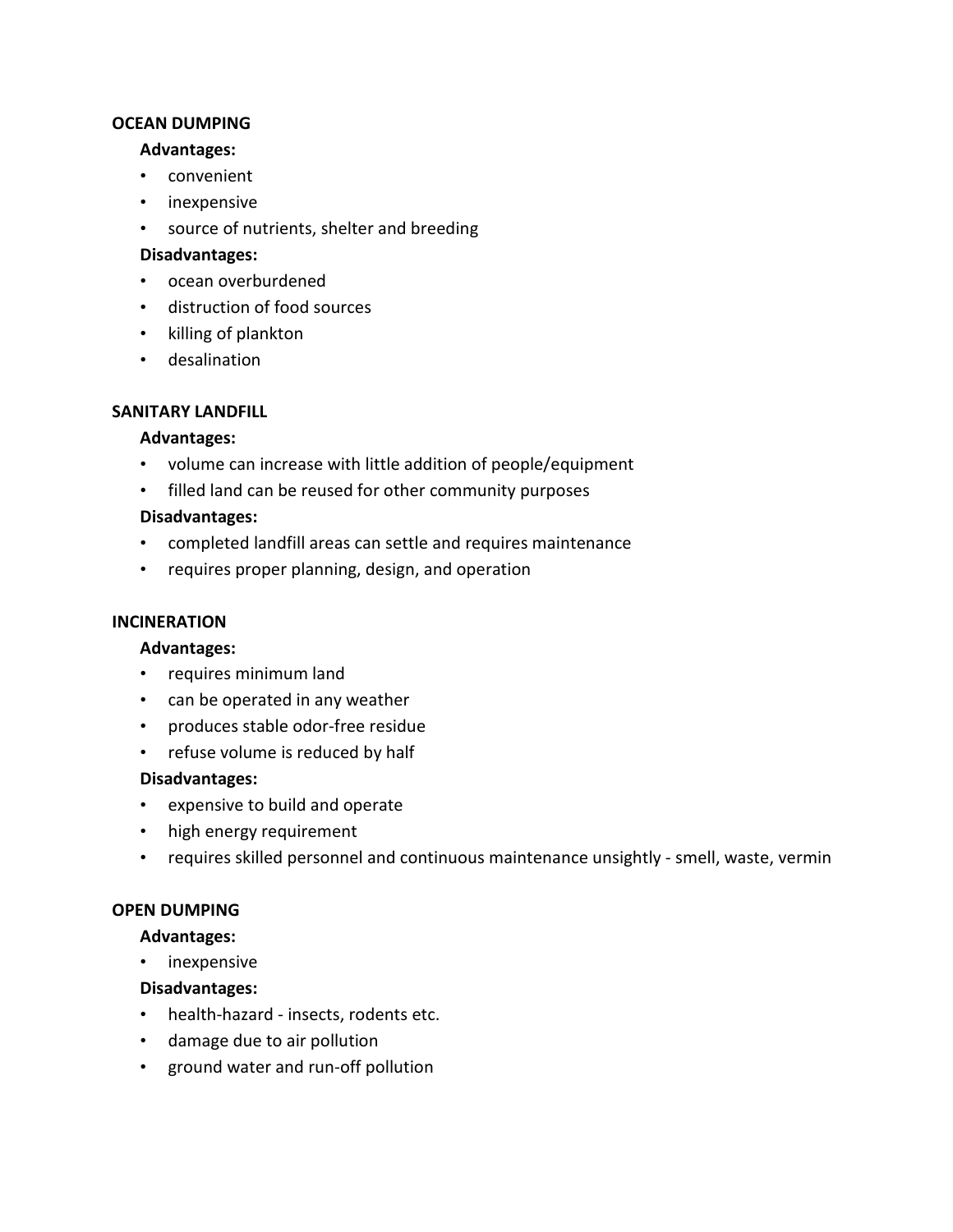#### **RECYCLING**

#### **Advantages:**

• key to providing a liviable environment for the future

#### **Disadvantages:**

- expensive
- some wastes cannot be recycled
- technological push needed
- separation of useful material from waste difficult

#### **Waste minimization**

Waste minimization is a methodology used to achieve waste reduction, primarily through reduction at source, but also including recycling and re-use of materials.

Some of the main benefits include:

- improved bottom line through improved process efficiency
- reduced burden on the environment, with improved public image and compliance with legislation

#### **LANDSCAPE DEFINITION**

#### *What is a landscape*

A heterogeneous land area composed of a cluster of interacting components that is repeated in a similar format throughout. The emphases lie on

- spatial arrangement
- interaction among diverse landscape components
- resulting landscape processes

A landscape is distinguished by its

- component units (e.g. the pattern of farms, cultivation, vegetation, hills, valley etc)
- Spatial arrangement of those components

#### *Characteristics of a landscape*

One landscape can be differentiated from another based on the component units, and how they are arranged

Five characteristics are usually repeated across a landscape

- a cluster of ecosystem types
- the flows of interaction among the ecosystems of the cluster
- the geomorphology and climate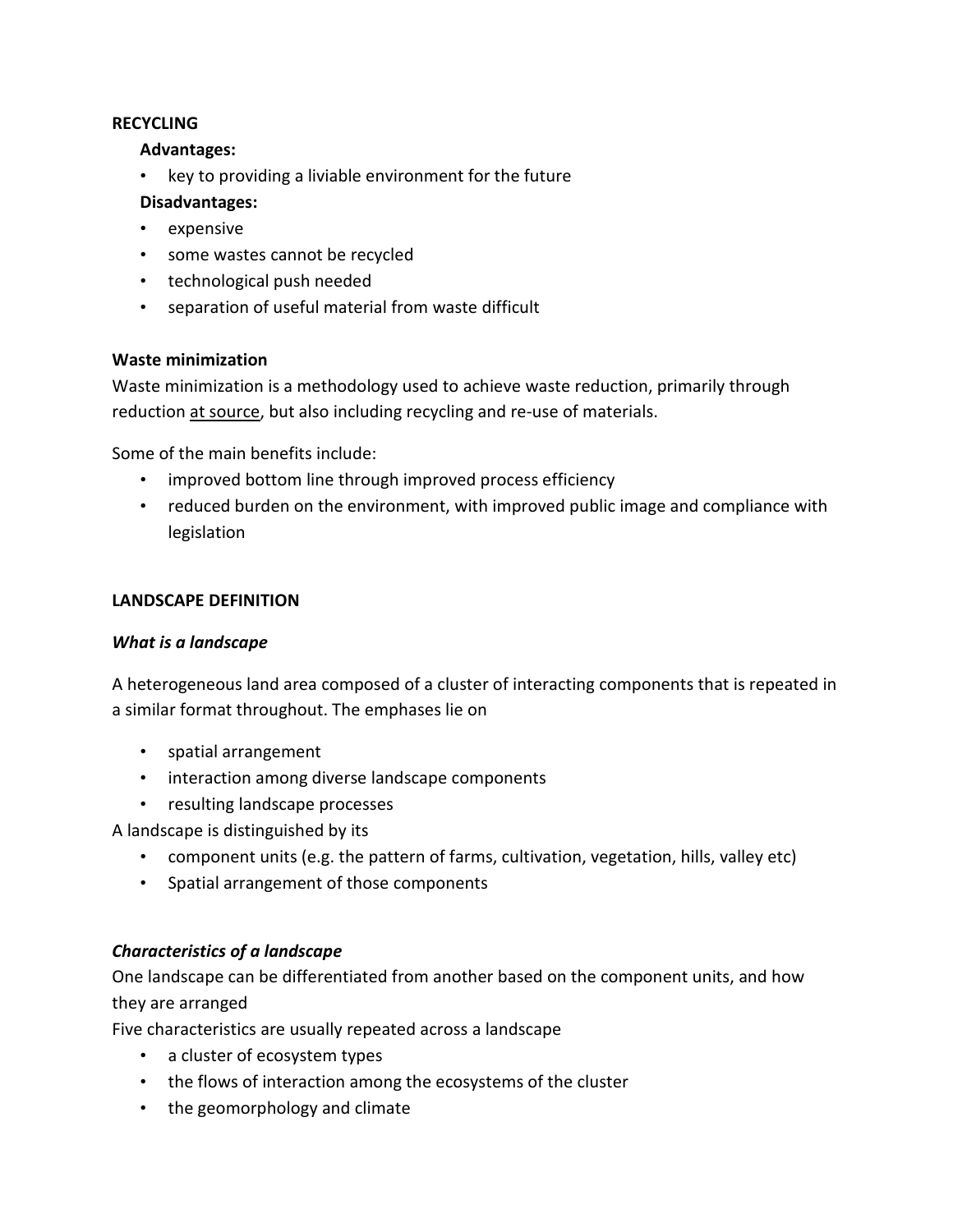- the set of disturbance regime
- the relative abundance of ecosystems within a cluster

#### **Environmental Impact Assessment (EIA)**

Environmental impact refers to changes in environmental quality due to external disturbance to a system. It includes beneficial and adverse, primary and secondary, cumulative, synergistic, short, medium and long-term, reversible and irreversible. Described in terms of magnitude (of effect), direction (of change) and probability (of occurrence), with or without mitigation.

#### *Environmental Impact Assessment can be defined as:*

The process of identifying, predicting, evaluating and mitigating the biophysical, social, and other relevant effects of development proposals prior to major decisions being taken and commitments made

EIA is a process that produces a research report which examines the environmental impact (positive and negative) of a project or development on a particular area.

It looks at different alternatives to a project to assist the decision makers in deciding which type of project will best suit an area or particular environment while having the least negative environmental impact. With regards to land-use management, EIA helps in making decision on what is the best use for a piece of land with least negative impact on the quality of the land resources. It is a tool for evaluation of problem sites

The EIA is a **planning tool** and can only provide guidance to decision makers such as politicians. It will present a set of alternatives indicating the benefits and drawbacks of each alternative. This will then assist the decision maker in deciding whether the project may go ahead and in what form and under which conditions it should go ahead.

EIA can be carried out at micro and macro levels.

EIA is an important tool in land-use planning, making decision on alternative uses in order to minimize compromise of environmental integrity, and in making decision on land-use management to achieve sustainability.

#### **Geographic information system**

Geographic Information System (GIS) is an information storage system of huge spatially referenced databases. Nowadays, soil information can be collected in digital form or converted from analogue to digital form, and stored in the GIS. The GIS databases with their layer of